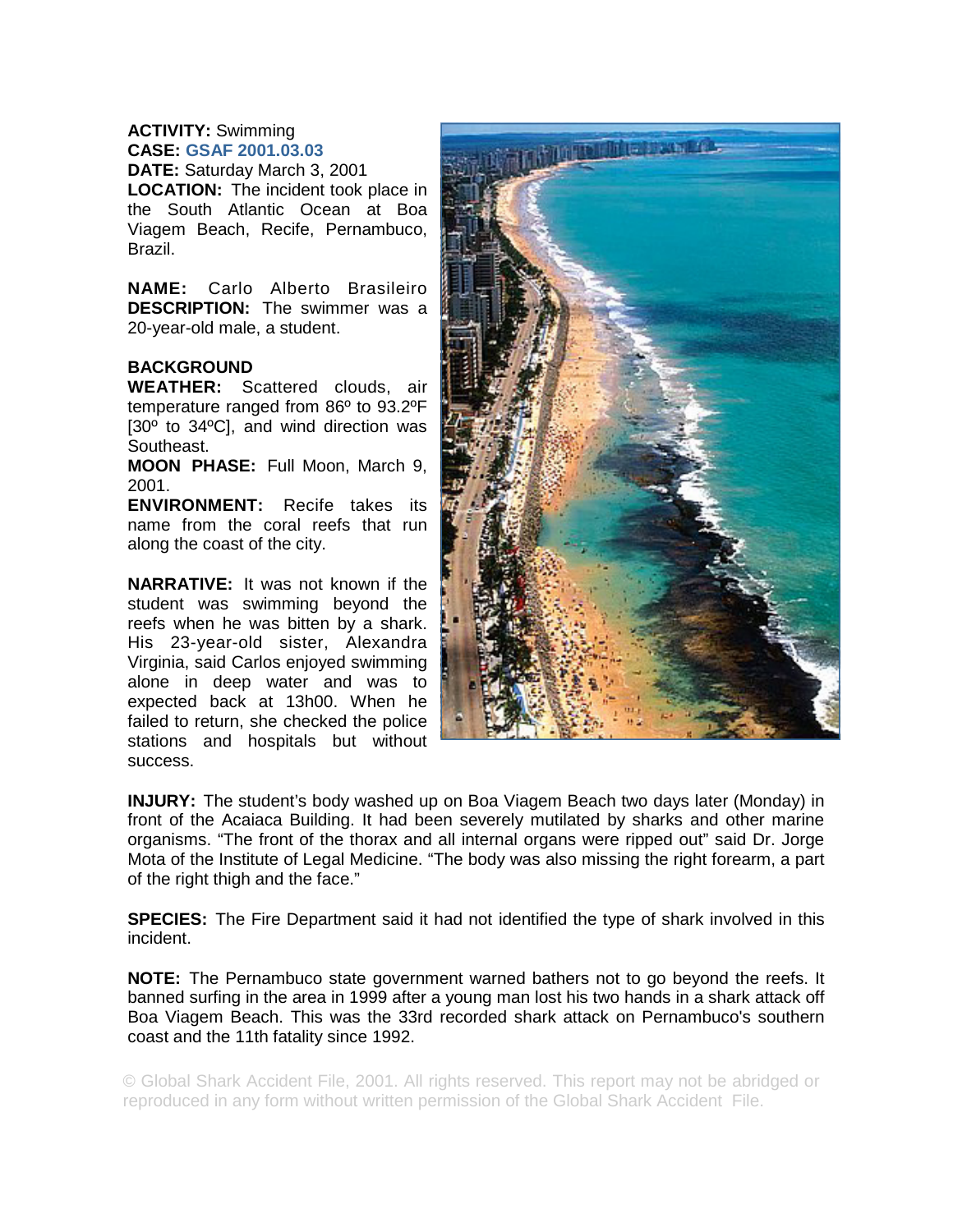**SOURCE:** JC, March 7, 2001 edition

**CASE INVESTIGATOR:** Paulo Mariano Lopes, Global Shark Accident File

*Tubarão mata mais um banhista* 

*Corpo dilacerado foi encontrado em frente ao Edifício Acaiaca, segunda-feira. Identidade não foi confirmada, mas há suspeitas de que trata-se do estudante Carlos Brasileiro* 

*O Instituto de Medicina Legal (IML) confirmou, ontem, a primeira morte por ataque de tubarão este ano. A vítima ainda não foi identificada, mas há suspeitas de que seja o estudante Carlos Alberto Brasileiro, 19 anos. Ele está desaparecido desde sábado, quando saiu para ir à Praia de Boa Viagem. O corpo foi encontrado em frente ao Edifício Acaiaca, anteontem à tarde. Este é o 41º ataque de tubarão registrado no litoral pernambucano em nove anos, segundo o Corpo de Bombeiros.* 

*O cadáver estava sem os órgãos internos e com partes da perna e do braço direitos mutilados. Por conta da dilaceramento, a família de Carlos Alberto não conseguiu reconhecer o corpo. "Embora tenha sunga, altura e arcada dentária parecidas, estamos com dúvidas", disse a irmã do banhista, Alexsandra Virgínia Brasileiro, 23. Ontem, o Instituto Tavares Buril (ITB) não conseguiu analisar as impressões digitais do cadáver porque não encontrou o fichário do estudante. Hoje, o IML realizará o exame da arcada dentária.* 

*Mesmo antes de obter o resultado do teste, Alexsandra acredita que há grandes chances de a vítima ser seu irmão. "Carlos saiu para me encontrar na praia por volta das 13h do sábado, mas não nos vimos. Fui para casa, esperei por ele e nada. Fomos às delegacias da cidade e aos hospitais, sem conseguir localizá-lo. Como meu irmão só gostava de nadar no fundo, depois dos arrecifes, acho que o tubarão pegou ele", explicou.* 

*Para Fábio Hazin, coordenador do Laboratório de Oceanografia Pesqueira da UFRPE, o animal que atacou deve ser das espécies cabeça-chata ou tigre, responsáveis por outras ocorrências em Pernambuco. O pesquisador lembrou, no entanto, que esses casos são pouco comuns no mês de março. Além disso, a Lua estava no quartocrescente e a maré era seca. "Os tubarões costumam agredir nas luas nova e cheia, com maré alta e nos meses de julho, agosto e setembro", esclareceu.* 

*Enquanto o Corpo de Bombeiros registrou 41 ataques de tubarão desde 1992, a UFRPE contabilizou, até 1999, 32 incidentes dentro dos padrões científicos. Os pesquisadores não levam em conta os afogamentos seguidos de mordidas de tubarão.* 

## **Shark kills more than one swimmer**

Torn body was found in front of the building Acaiaca, Monday. Identity was not confirmed, but there are suspicions that it is the student Carlos Brasileiro

The Institute of Legal Medicine (IML) confirmed yesterday the first death from shark attack this

© Global Shark Accident File, 2001. All rights reserved. This report may not be abridged or reproduced in any form without written permission of the Global Shark Accident File.